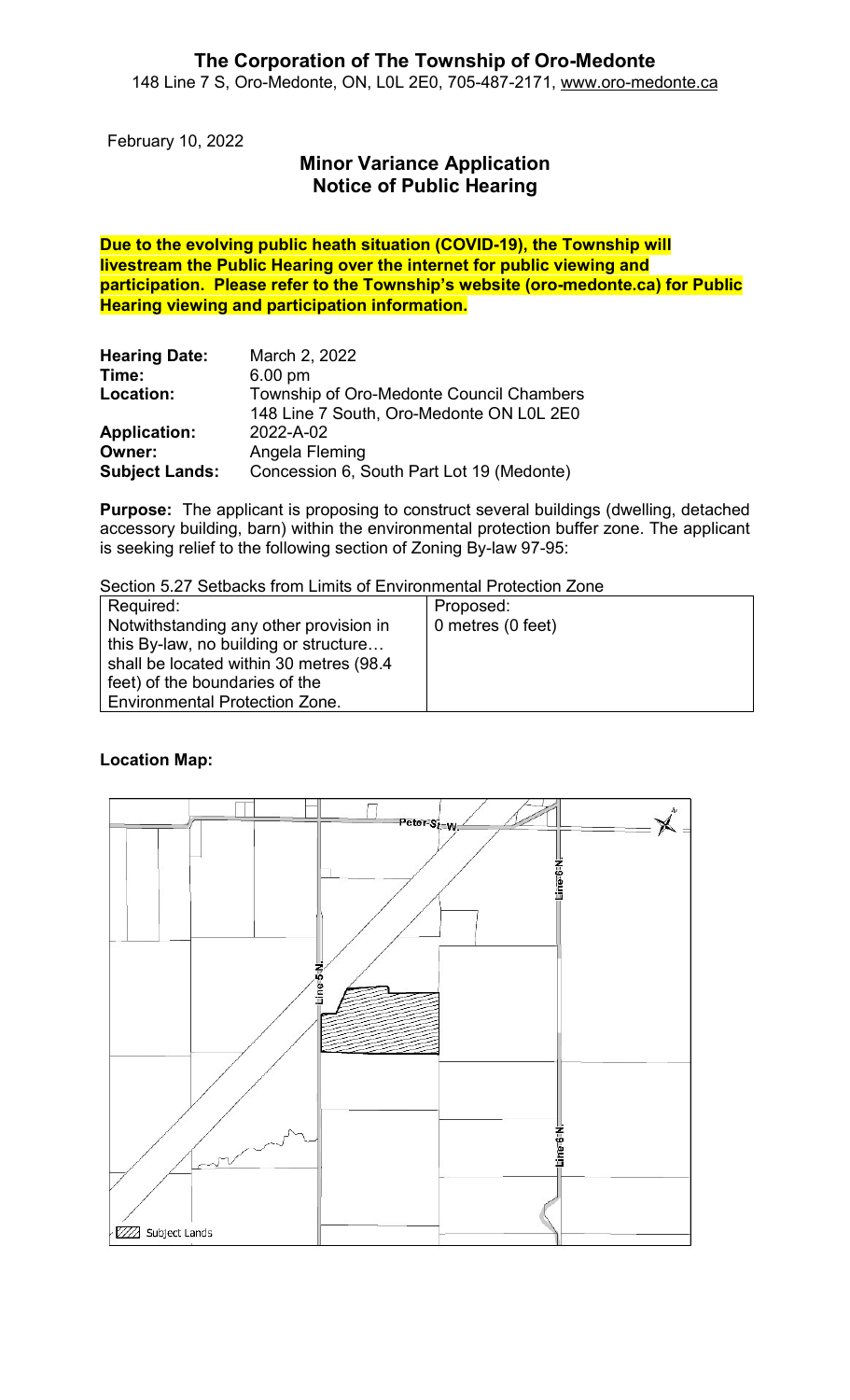### Have Your Say:

Input on the application is welcome and encouraged. For specific details regarding public participation during the meeting please check the Township website at https://www.oromedonte.ca/municipal-services/planning-information.

Written submissions can be made by:

- 1. Emailed to planning@oro-medonte.ca prior to or during the Public Hearing;
- 2. Dropped in the drop box at the Township Administration Office on Line 7 South;
- 3. Faxed to (705) 487-0133; or,
- 4. Mailed through Canada Post.

If a person or public body does not make oral submissions at the public hearing or make written submissions prior to the decision on this application, and subsequently submits an appeal of the decision, the Ontario Land Tribunal (OLT) may dismiss the appeal. If you wish to be notified of the decision of the Township of Oro-Medonte in respect to the application, you must make a written request.

Individuals who submit letters and other information to Council and its advisory bodies should be aware that all information, including contact information, contained within their communications may become part of the public record and may be made available through the agenda process, which includes publication on the Township's website.

Written submissions/requests should be directed to:

Township of Oro-Medonte 148 Line 7 South Oro-Medonte, Ontario L0L 2E0 Attn: Secretary Treasurer, Development Services planning@oro-medonte.ca

#### More Information:

For further information, please contact the Secretary-Treasurer during regular office hours Monday to Friday 8:30 a.m. to 4:30 p.m. A copy of the Staff Report will be available to the public on February 25, 2022 on the Township's Web Site: www.oro-medonte.ca or from the Development Services Department.

Andy Karaiskakis Secretary-Treasurer